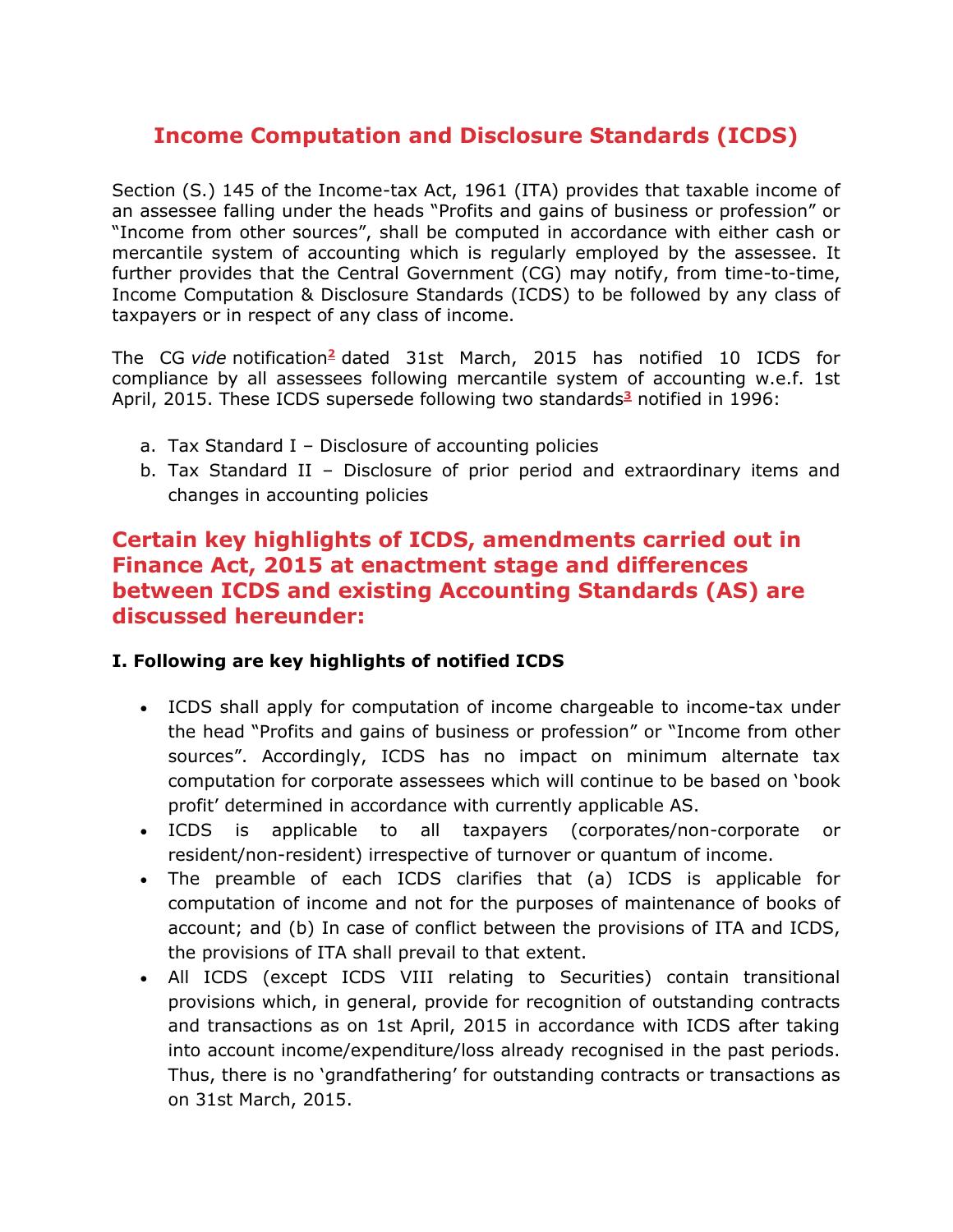- Non-compliance of ICDS empowers Tax Authority to assess income on 'best judgment'**[4](https://www.bcasonline.org/Referencer2016-17/Taxation/Income%20Tax/Income_Computation_and_Disclosure_Standards_(ICDS).html#note%204)** basis. Any additions to income declared in return of income may also have potential penalty implications.
- Unlike AS, ICDS does not provide any explanations or illustrations but merely prescribes main principles to be adopted while computing income.
- Following is the list of 10 ICDS notified w.e.f. 1st April, 2015 :

| <b>ICDS</b>                                                          | <b>Comparable AS</b>                                                |
|----------------------------------------------------------------------|---------------------------------------------------------------------|
| Accounting policies (ICDS I)                                         | Disclosure of Accounting Policies (AS 1)                            |
| Valuation of inventories (ICDS II)                                   | Valuation of Inventories (AS 2)                                     |
| Construction contracts (ICDS III)                                    | Construction Contracts (AS 7)                                       |
| Revenue recognition (ICDS IV)                                        | Revenue Recognition (AS 9)                                          |
| Tangible fixed assets (ICDS V)                                       | Accounting for Fixed Assets (AS 10)                                 |
| Effects of changes in foreign exchange<br>rates (ICDS VI)            | The Effects of Changes in Foreign<br>Exchange Rates (AS 11)         |
| Government grants (ICDS VII)                                         | Accounting for Government Grants (AS<br>12)                         |
| Securities (ICDS VIII)                                               | Accounting for Investments (AS 13)                                  |
| Borrowing costs (ICDS IX)                                            | Borrowing Costs (AS 16)                                             |
| Provisions, contingent liabilities and<br>contingent assets (ICDS X) | Provisions, Contingent Liabilities and<br>Contingent Assets (AS 29) |

- The following proposed ICDS for which drafts were circulated have not yet been notified:
	- 1. Events occurring after the end of previous year
	- 2. Prior period expense
	- 3. Leases
	- 4. Intangible Assets

### **II. Amendments to Finance Act, 2015 in order to align ITA with ICDS**

Finance Minister presented Finance Act 2015, as part of Union Budget 2015-16, to Parliament on 28th February, 2015. Certain provisions of ICDS did not align with provisions of the ITA and thus, Finance Act 201[5](https://www.bcasonline.org/Referencer2016-17/Taxation/Income%20Tax/Income_Computation_and_Disclosure_Standards_(ICDS).html#note%205) was amended<sup>5</sup> (amended Finance Act) and at the enactment stage in Lok Sabha following modifications to existing provisions of ITA were introduced:

a. ICDS on Government Grants – So far as government grants related to acquisition of depreciable assets, both AS and ICDS provide for recognition of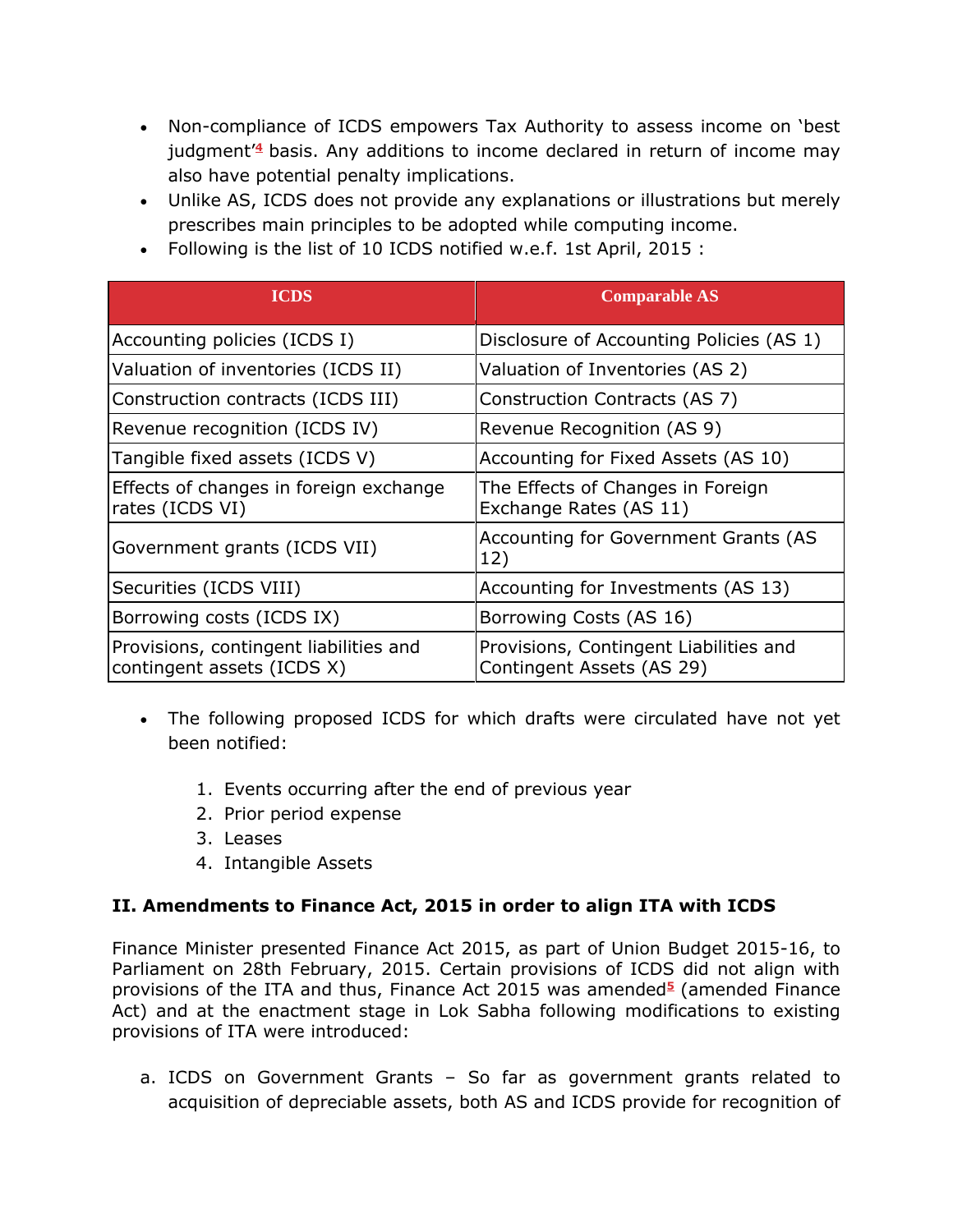such grants either by way of reduction from cost of depreciable asset or as income over the periods necessary to match with the related costs.

However, treatment of recognising grants for non-depreciable assets as per AS and ICDS were not in sync. There was ambiguity or conflict of ICDS with ITA when it required recognition of a grant which is related to non-depreciable asset of capital nature, as assessees income.

The amended Finance Act proposes to amend the definition of 'income' under s.2(24) of ITA to include any assistance in the form of a subsidy or grant or cash incentive or duty drawback or waiver or concession or reimbursement (by whatever name called) by the CG or State Government or any authority or body or agency, in cash or kind, to the assessee. However, subsidy/grant/reimbursement which is taken into account for determination of 'actual cost' of depreciable assets in accordance with the provisions of Explanation 10 to s.43(1) shall not be treated as income.**[6](https://www.bcasonline.org/Referencer2016-17/Taxation/Income%20Tax/Income_Computation_and_Disclosure_Standards_(ICDS).html#note%206)**

b. ICDS on Borrowing costs – ICDS IX relating Borrowing costs provides for capitalisation of borrowing costs in respect of qualifying assets *viz.* tangible/intangible assets and inventories . ITA provides for deduction in respect of all borrowing costs except when they are incurred for acquisition of an asset 'for extension of existing business or profession'. The condition of acquisition of asset 'for extension of existing business or profession' for disallowance of borrowing costs under the ITA was in conflict with ICDS since ICDS does not have this condition.

The amended Act proposes to omit the condition of asset acquisition 'for extension of existing business or profession' for disallowance of borrowing cost to align the provisions of ITA with ICDS.

c. ICDS on Revenue recognition and Provisions, contingent liabilities and contingent assets – Application of some ICDS like Revenue Recognition or Provisions, Contingent Liabilities and Contingent assets may have resulted in accelerated recognition of income for tax purposes though the same may not be recorded in books of account as per applicable AS. It is possible that such income may eventually be found to be irrecoverable. While the ITA provides bad debt deduction for debts which are written off as irrecoverable in accounts, it would be difficult to claim bad debt deduction for income which is irrecoverable but hitherto not recognised in the books.

In order to remove this anomaly, the amended Finance Act provides that such debt taxed as per ICDS but not recognised in the books shall be allowed as bad debt in the previous year in which it becomes irrecoverable and it shall be deemed as if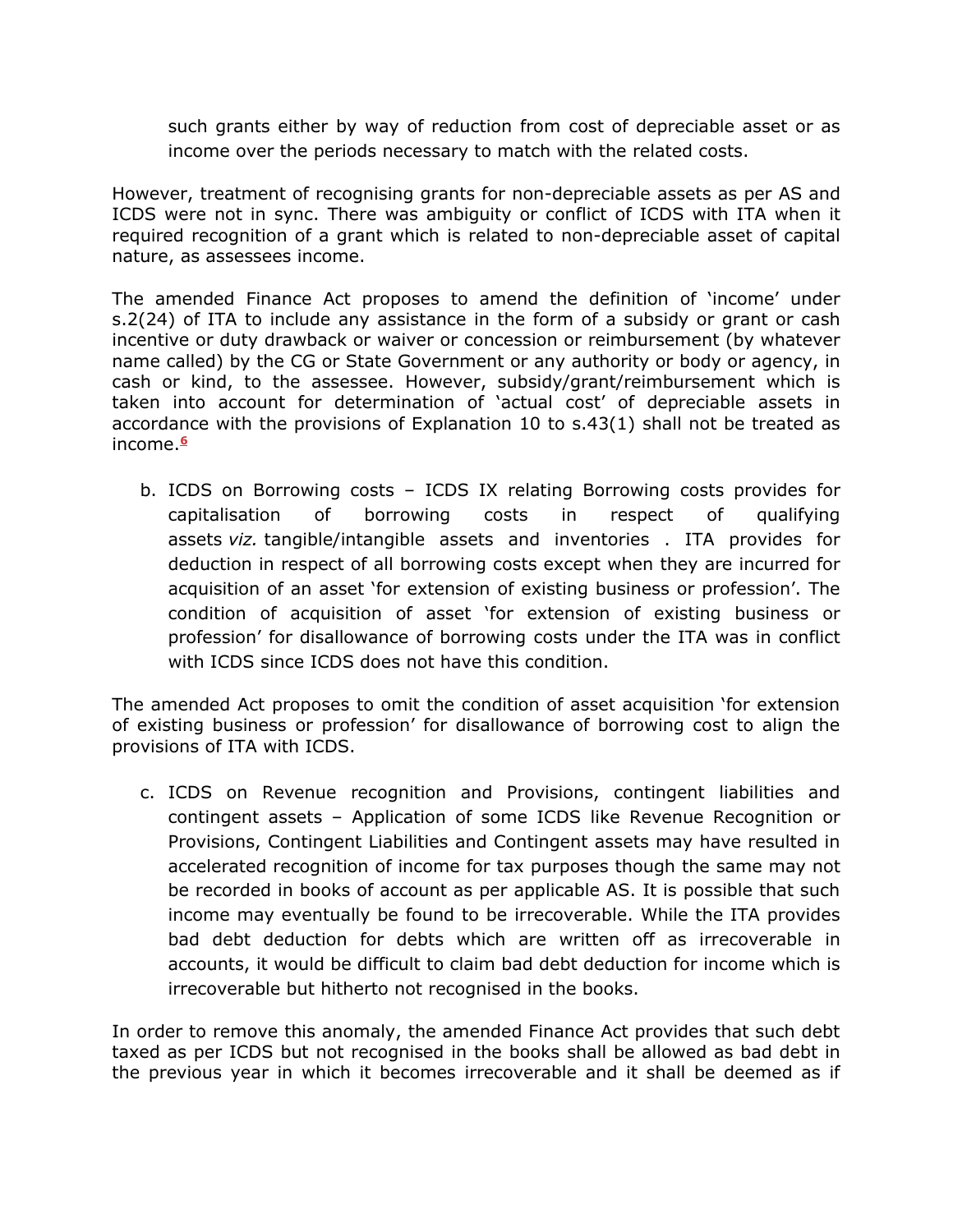such debt has been written off as irrecoverable in the accounts of assessee for this purpose.

#### **III. Comparison of ICDS with comparable AS**

While ICDS have been broadly framed in accordance with comparable AS, following are certain deviations/carve outs in comparison with existing AS:

Readers are required to note the following before giving effect to the provisions provided in ICDS while computing income for the purpose of ITA:

- 1. *In case of conflict between the provisions of the ITA and ICDS, the provisions of ITA shall prevail to that extent. Issue requiring examination is whether the same position would prevail in case of conflict between SC/HC rulings and ICDS*
- 2. *Whether method of accounting u/s 145 can enlarge/reduce scope and ambit of income u/s.4 and 5 r.w s.2(24)? (Refer note 1)*
- 3. *Impact of rulings rendered pre-ICDS which are in cross roads to ICDS needs to be evaluated by readers*

| <b>Caption</b>                 | AS                                                                                                                                                                                                 | <b>ICDS</b>                                                                                                            |
|--------------------------------|----------------------------------------------------------------------------------------------------------------------------------------------------------------------------------------------------|------------------------------------------------------------------------------------------------------------------------|
|                                | AS 1 vs. ICDS I – Accounting policies                                                                                                                                                              |                                                                                                                        |
| Concept of                     | Provision is made for all known<br>Prudence modified   liabilities and losses on best<br>estimate basis                                                                                            | Marked to market (MTM)<br>loss or an expected loss<br>shall not be recognised<br>unless permitted by any<br>other ICDS |
|                                | Anticipated profits are not<br>recognised                                                                                                                                                          | ICDS silent on recognition<br>of anticipated profits                                                                   |
|                                | Materiality omitted Materiality should be considered<br>while selecting and applying<br>accounting policy                                                                                          | Concept of Materiality not<br>recognised in ICDS                                                                       |
| Change in<br>accounting policy | Change in accounting policy<br>permitted if (a) required by<br>statute; (b) required for<br>compliance of AS; (c) change<br>results in more appropriate<br>presentation of financial<br>statements | Accounting policies shall not<br>be changed without a<br>"reasonable cause"                                            |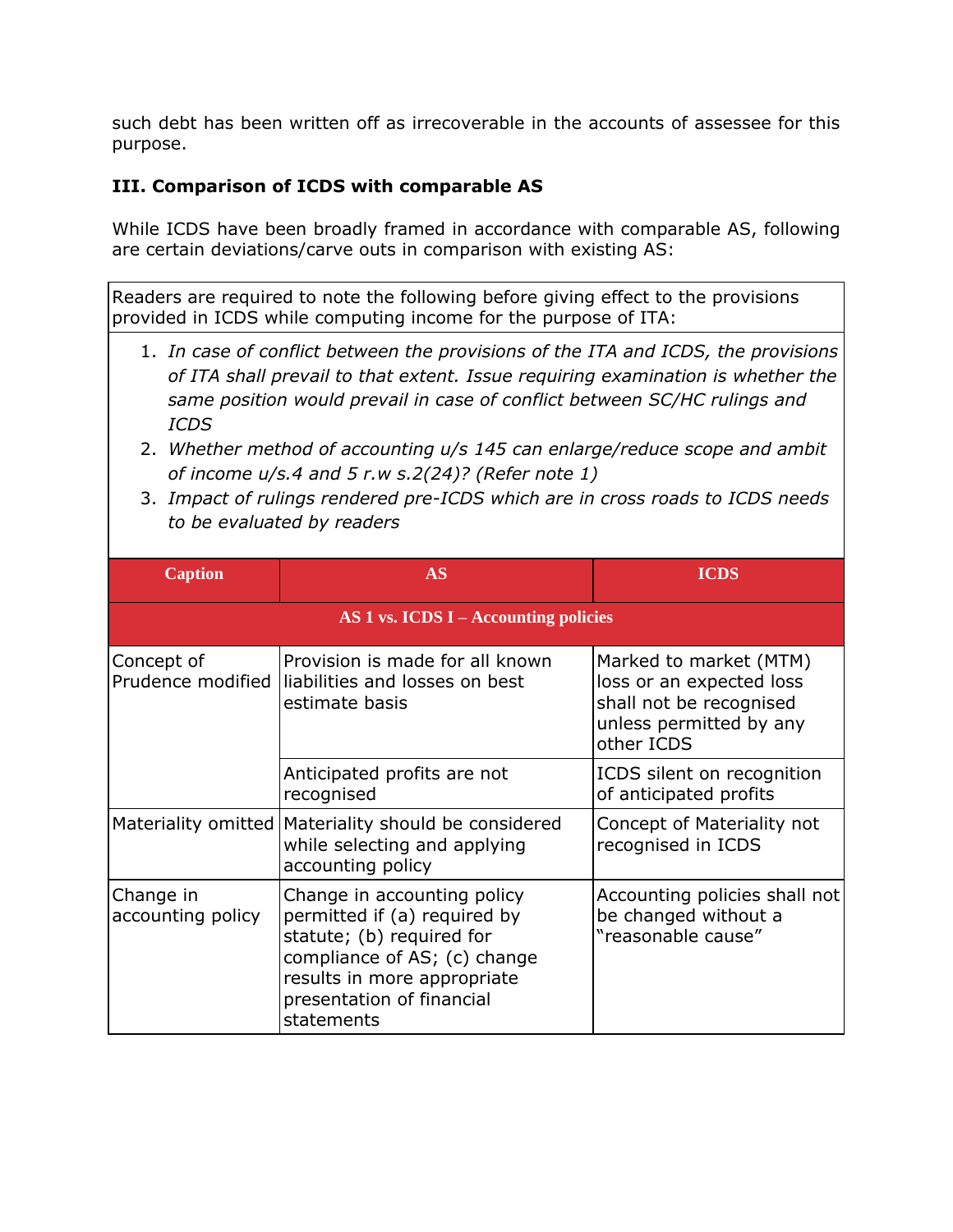| Disclosure of<br>change in<br>accounting policy | Required in period of change, if<br>impact is not material in current<br>period but material in later periods                                                                           | Required in period of<br>change and also required in<br>first year in which change<br>has material effect, if<br>impact is not material in<br>current period but material<br>in later periods                                                                                                                 |
|-------------------------------------------------|-----------------------------------------------------------------------------------------------------------------------------------------------------------------------------------------|---------------------------------------------------------------------------------------------------------------------------------------------------------------------------------------------------------------------------------------------------------------------------------------------------------------|
|                                                 | AS 2 vs. ICDS II – Valuation of inventories                                                                                                                                             |                                                                                                                                                                                                                                                                                                               |
| Valuation of<br>service inventory               | No specific provision                                                                                                                                                                   | Valuation at cost <sup>8</sup> or net<br>realisable value (NRV),<br>whichever is lower                                                                                                                                                                                                                        |
| Omission of<br>standard cost<br>method          | Inventory valuation methods are<br>(a) first-in, first-out (FIFO); (b)<br>weighted average cost formula; (c)<br>specific identification; (d) retail<br>method; (e) standard cost method | Inventory valuation<br>methods are (a) FIFO; (b)<br>weighted average cost<br>formula; (c) specific<br>identification; (d) retail<br>method                                                                                                                                                                    |
| Opening inventory                               | No specific provision                                                                                                                                                                   | Value of opening<br>inventory of a<br>business shall be the<br>same as the value of<br>inventory at the end<br>of the immediately<br>preceding financial<br>year<br>In case of<br>commencement of<br>business, Cost of<br>inventory on the day<br>of commencement of<br>business will be<br>opening inventory |
| Change in method<br>of inventory<br>valuation   | Change permitted if (a) required<br>by statute; (b) required for<br>compliance of AS; (c) change<br>results in more appropriate<br>presentation of financial<br>statements              | Method of valuation once<br>adopted shall not be<br>changed without<br>"reasonable cause"                                                                                                                                                                                                                     |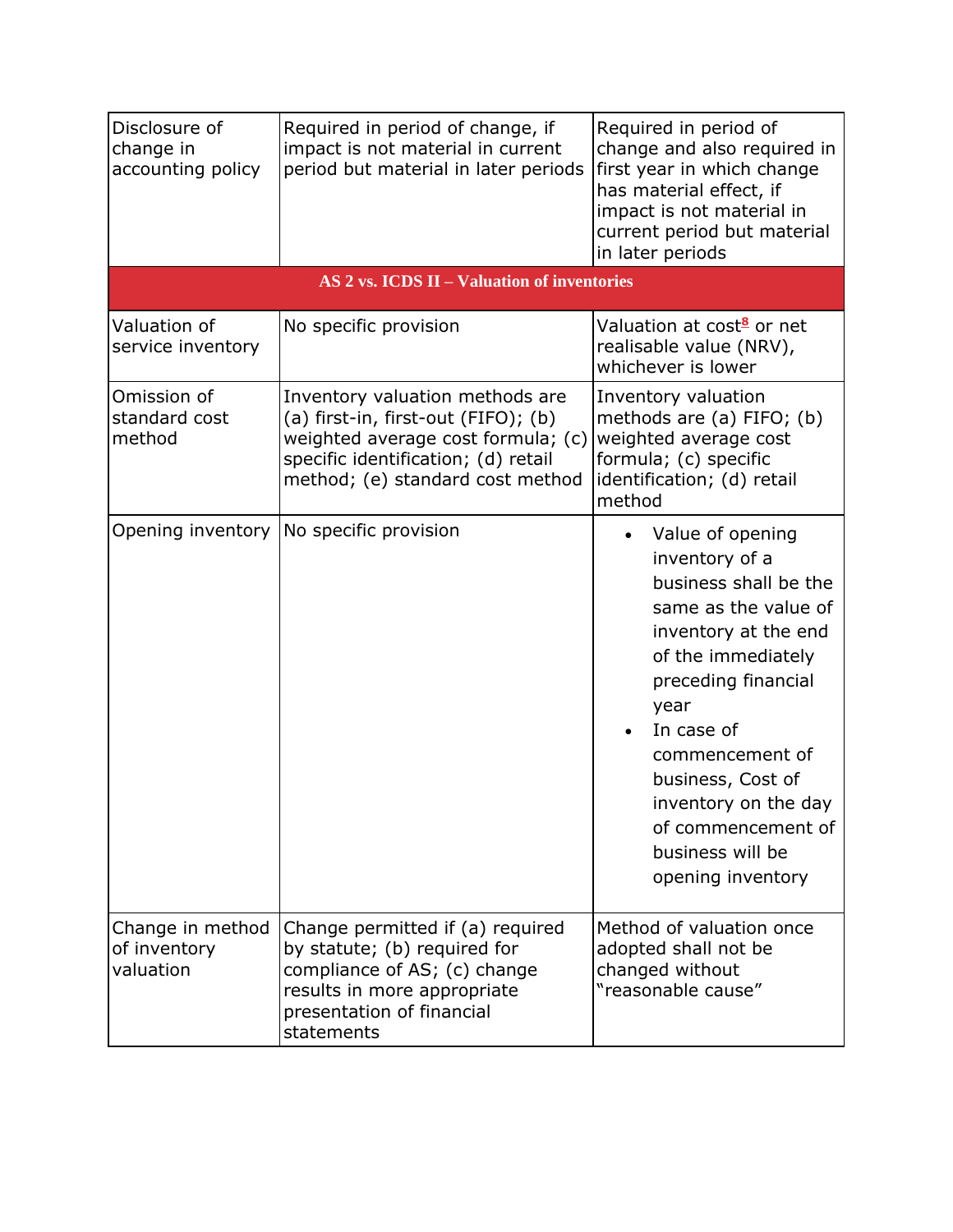| Inventory<br>valuation in case<br>of certain<br>dissolutions       | No specific provision                                                                                                                   | In case of partnership firm,<br>AOP or BOI <sup>9</sup> inventory on<br>the date of dissolution shall<br>be valued at NRV, whether<br>or not business is<br>discontinued                            |
|--------------------------------------------------------------------|-----------------------------------------------------------------------------------------------------------------------------------------|-----------------------------------------------------------------------------------------------------------------------------------------------------------------------------------------------------|
|                                                                    | <b>AS 7 vs. ICDS III – Construction contracts</b>                                                                                       |                                                                                                                                                                                                     |
| Recognition of<br>contract revenue                                 | Contract revenue to be recognised<br>if it is possible to reliably measure<br>the outcome of a contract                                 | The criteria of<br>'reliable<br>measurement of<br>outcome of contract'<br>omitted<br>ICDS requires<br>$\bullet$<br>recognition if there is<br>reasonable certainty<br>of its ultimate<br>collection |
| Retention money                                                    | Silent on treatment of accrual of<br>income                                                                                             | Retention money to be<br>considered as part of<br>contract revenue and<br>revenue to be recognised<br>on POCM <sup>10</sup> basis <sup>11</sup>                                                     |
| Allowability of<br>losses including<br>probable /<br>expected loss | Losses fully allowable irrespective<br>of commencement, stage of<br>completion and expected profits<br>from other independent contracts | Losses not allowable<br>unless actually<br>incurred and only on<br><b>POCM basis</b><br>ICDS on accounting<br>policies also does not<br>permit recognition of<br>foreseeable loss                   |
| Contract Work in<br>progress<br>recognition                        | Contract cost which relate to<br>future activity shall be recognised<br>as an asset only if recoverability is<br>probable               | Contract cost to be<br>recognised as an asset                                                                                                                                                       |
| Early stage of<br>contract - Non-<br>recognition of<br>revenue     | Revenue to be recognised<br>only to the extent of<br>recoverable costs<br>No profit to be recognised                                    | Same as AS, however ICDS<br>objectively defines early<br>stage as not to exceed<br>beyond 25%                                                                                                       |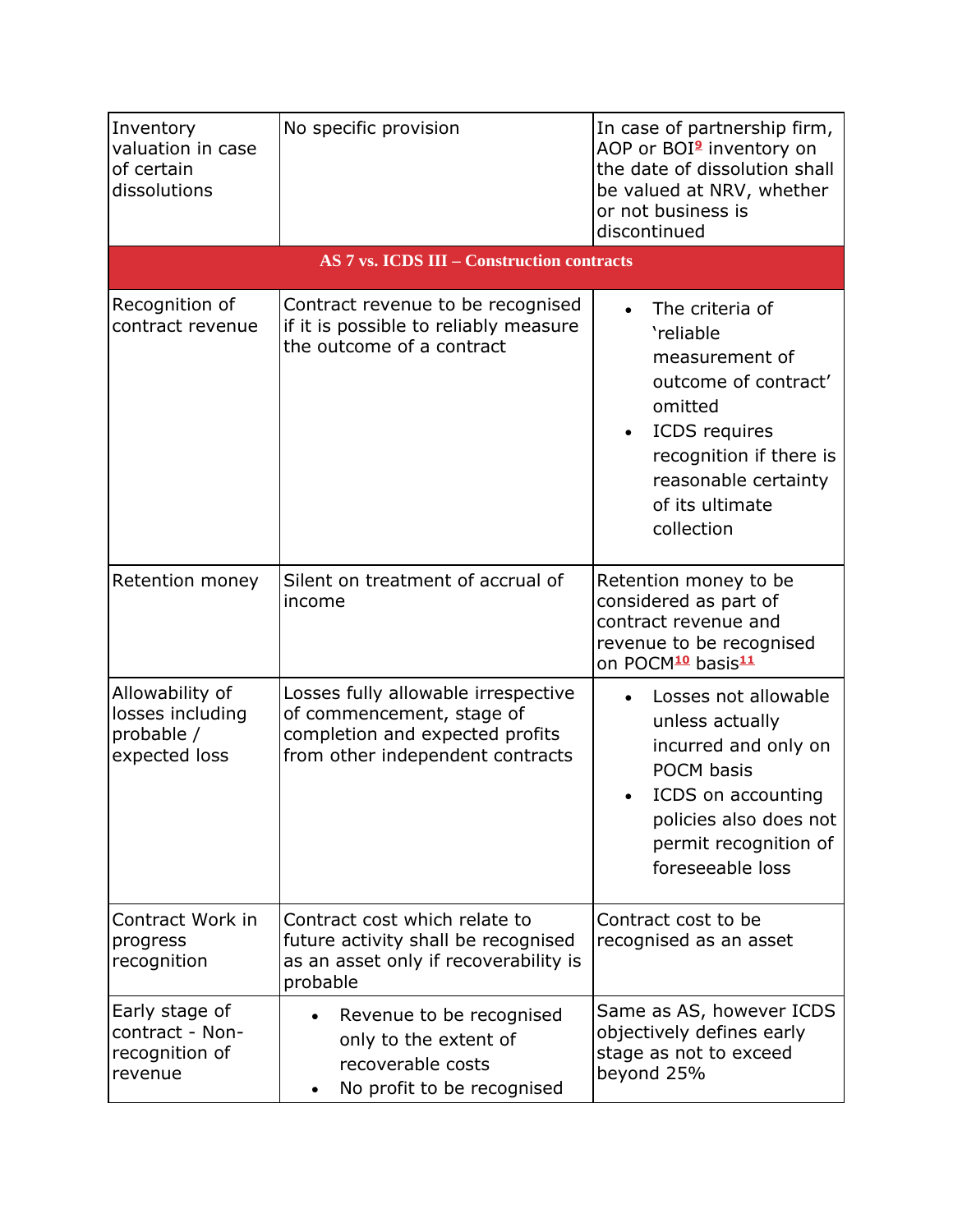|                                                           | during early stages of<br>contract                                                                                                                                                                               |                                                                                                                                                                                                                  |
|-----------------------------------------------------------|------------------------------------------------------------------------------------------------------------------------------------------------------------------------------------------------------------------|------------------------------------------------------------------------------------------------------------------------------------------------------------------------------------------------------------------|
| Pre-construction<br>incidental income                     | Contract cost may be reduced by<br>any incidental income that is not<br>included in contract revenue                                                                                                             | Contract cost shall be<br>reduced by any incidental<br>income (except interest,<br>dividend and capital gains)<br>that is not included in<br>contract revenue                                                    |
|                                                           | AS 9 vs. ICDS IV - Revenue recognition                                                                                                                                                                           |                                                                                                                                                                                                                  |
| Postponement of<br>revenue<br>recognition                 | Revenue recognition to be<br>postponed if significant uncertainty<br>exists on measurability and<br>collectability of revenue from sale<br>of goods, rendering of services,<br>interest, royalties and dividends | Revenue to be recognised<br>only if there is reasonable<br>certainty of its ultimate<br>collection from sale of<br>goods and rendering of<br>services                                                            |
| Method of revenue<br>recognition for<br>service contracts | Proportionate completion<br>method or<br>Completed service contract<br>method                                                                                                                                    | Mandatory to<br>recognise revenue<br>based on POCM<br><b>ICDS</b> requires<br>application of ICDS<br><b>III on Construction</b><br>contracts for<br>recognition of such<br>revenue on mutatis<br>mutandis basis. |
| <b>Disclosure</b><br>requirement                          | Disclose circumstances in which<br>revenue recognition has been<br>postponed pending significant<br>uncertainties.                                                                                               | Disclosures for amounts not<br>recognised as revenue due<br>to lack of reasonable<br>certainty of its ultimate<br>collection along with nature<br>of uncertainty                                                 |
| AS 10 vs. ICDS $V -$ Tangible fixed assets                |                                                                                                                                                                                                                  |                                                                                                                                                                                                                  |
| Applicability                                             | Fixed assets such as land, building,<br>plant and machinery, vehicles,<br>furniture and fittings, goodwill,<br>patents, trademarks and designs                                                                   | Tangible fixed assets being<br>land, building, machinery,<br>plant or furniture                                                                                                                                  |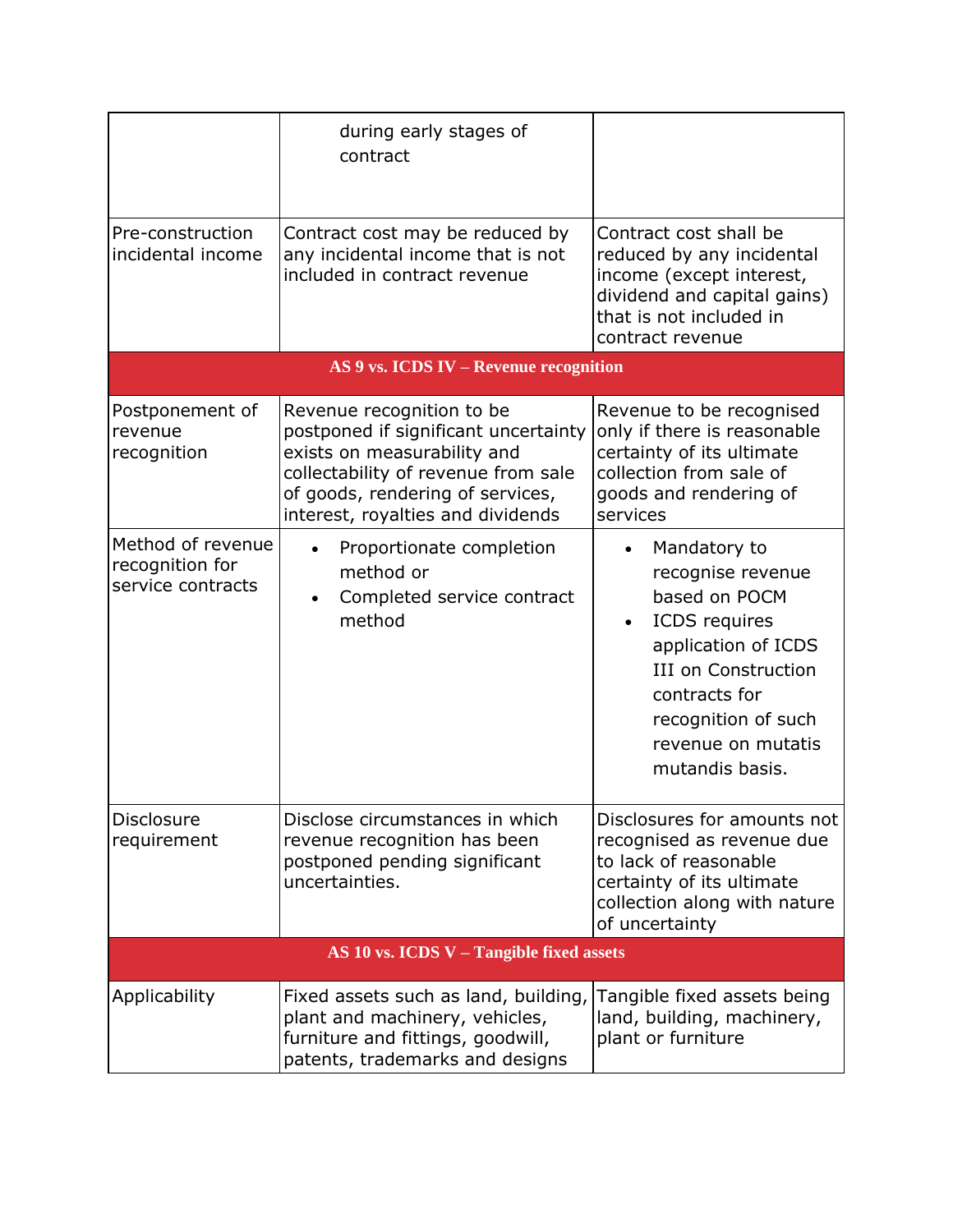|                                                             | Component of cost   'Cost' of fixed asset comprises its<br>purchase price, non- refundable<br>taxes and any directly attributable<br>cost of bringing the asset to its<br>working condition for its intended<br>use. Trade discount and rebates<br>will be deducted while computing<br>cost.                                                                                     | It has similar definition to<br>AS 10 but words used are<br>'actual cost' as compared to<br>'cost' in AS 10                                                                                                                  |
|-------------------------------------------------------------|----------------------------------------------------------------------------------------------------------------------------------------------------------------------------------------------------------------------------------------------------------------------------------------------------------------------------------------------------------------------------------|------------------------------------------------------------------------------------------------------------------------------------------------------------------------------------------------------------------------------|
| Stand-by<br>equipment and<br>servicing<br>equipment         | AS acknowledges capitalisation of<br>stand-by equipment and servicing<br>equipment as a normal practice<br>but does not mandate it                                                                                                                                                                                                                                               | ICDS 'mandates'<br>capitalisation of stand-by<br>equipment and servicing<br>equipment                                                                                                                                        |
| Machinery spares                                            | It is 'usually' charged to P&L<br>a/c on consumption.<br>However, if spares are used<br>only in connection with the<br>item of fixed asset with<br>irregular use then it 'may'<br>be appropriate to capitalise                                                                                                                                                                   | It 'shall' be charged<br>to P&L a/c on<br>consumption<br>However, if spares<br>$\bullet$<br>are used only in<br>connection with the<br>item of fixed asset<br>with irregular use<br>then it 'shall' be<br>capitalised        |
| Asset acquired<br>against non-<br>monetary<br>consideration | In case of acquisition of fixed asset In case of acquisition of a<br>in exchange for another asset,<br>shares or other securities issued,<br>cost of asset acquired should be<br>recorded either at (a) fair market<br>value of asset given up <sup>12</sup> /shares or<br>securities issued or (b) fair market<br>value of asset acquired, whichever<br>is more clearly evident | tangible fixed asset in<br>exchange for another asset,<br>shares or other securities<br>issued, actual cost of the<br>tangible fixed asset shall be<br>recorded at fair value of<br>tangible fixed asset<br>acquired         |
| Assets acquired<br>for consolidated<br>price                | Consolidated price to be<br>apportioned to various assets on a<br>fair basis as determined by<br>competent valuers                                                                                                                                                                                                                                                               | Consolidated price shall be<br>apportioned to various<br>assets on a fair basis                                                                                                                                              |
| Disclosure<br>requirement                                   | Gross and net book values at<br>beginning and end of year showing<br>additions, deletions and other<br>movements, expenditure incurred<br>in course of construction and<br>revalued amount, if any                                                                                                                                                                               | Description of assets/block<br>of assets, depreciation rate<br>and allowable depreciation,<br>actual cost / opening WDV<br>and closing WDV showing<br>additions or deduction<br>including adjustment for<br>CENVAT, exchange |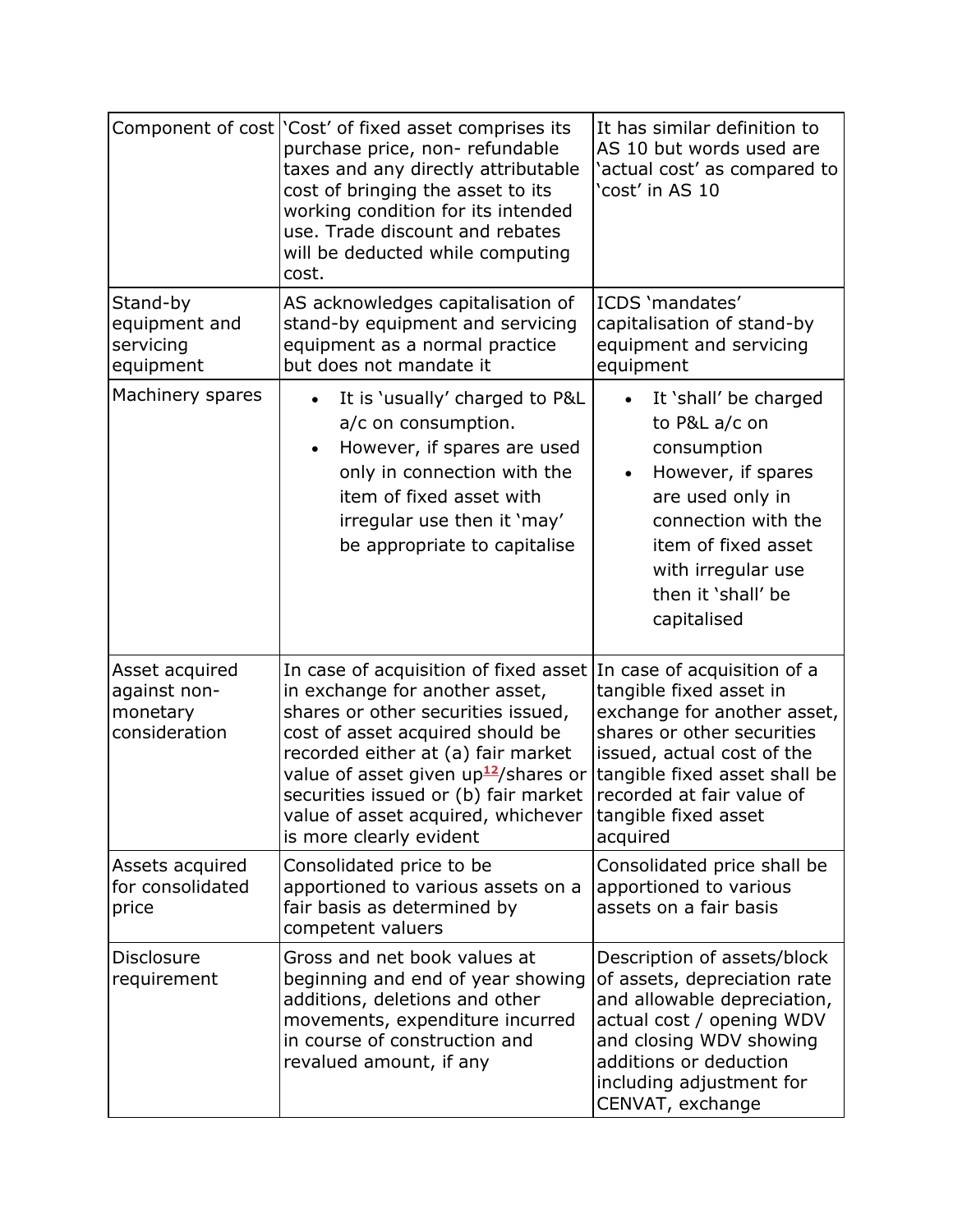|                                                                                      | AS 11 vs. ICDS VI - Effects of changes in foreign exchange rates                                                                                                                                                                                                                                                       | difference and subsidy,<br>grant or reimbursement <sup>13</sup>                                                                                                                                           |
|--------------------------------------------------------------------------------------|------------------------------------------------------------------------------------------------------------------------------------------------------------------------------------------------------------------------------------------------------------------------------------------------------------------------|-----------------------------------------------------------------------------------------------------------------------------------------------------------------------------------------------------------|
| Revenue monetary<br>items (like trade<br>receivables,<br>payables)                   | Converted into reporting<br>currency by applying the<br>closing rate<br>Exchange difference<br>recognised in P&L a/c                                                                                                                                                                                                   | Converted into<br>reporting currency by<br>applying the closing<br>rate<br>Exchange difference<br>recognised as income<br>or expense subject to<br>provisions of Rule<br>115                              |
| Revenue non-<br>monetary items<br>(e.g. Inventory)                                   | If item is carried at historical cost<br>- Reported at the exchange rate<br>on the date of transaction<br>If item is carried at fair value -<br>Reported at the exchange rate that<br>existed when the value was<br>determined                                                                                         | Converted into reporting<br>currency using the<br>exchange rate at the date<br>of the transaction                                                                                                         |
| Capital monetary<br>items - Relating to<br>Imported assets<br>and domestic<br>assets | Requires recognition in P&L<br>A/c<br>Option of capitalisation u/s.<br>211(3C) of Cos Act, 1956 as<br>per which exchange<br>differences arising in case of<br>long-term foreign currency<br>monetary items shall be<br>either adjusted to capital<br>asset or accumulated in<br>FCMITDA <sup>14</sup> (Paras 46 & 46A) | Requires recognition<br>as income or<br>expense subject to<br>provisions of s.43A15<br>No paras 46 and 46A<br>$\bullet$<br>exists<br>No distinction<br>recognised between<br>capital and revenue<br>items |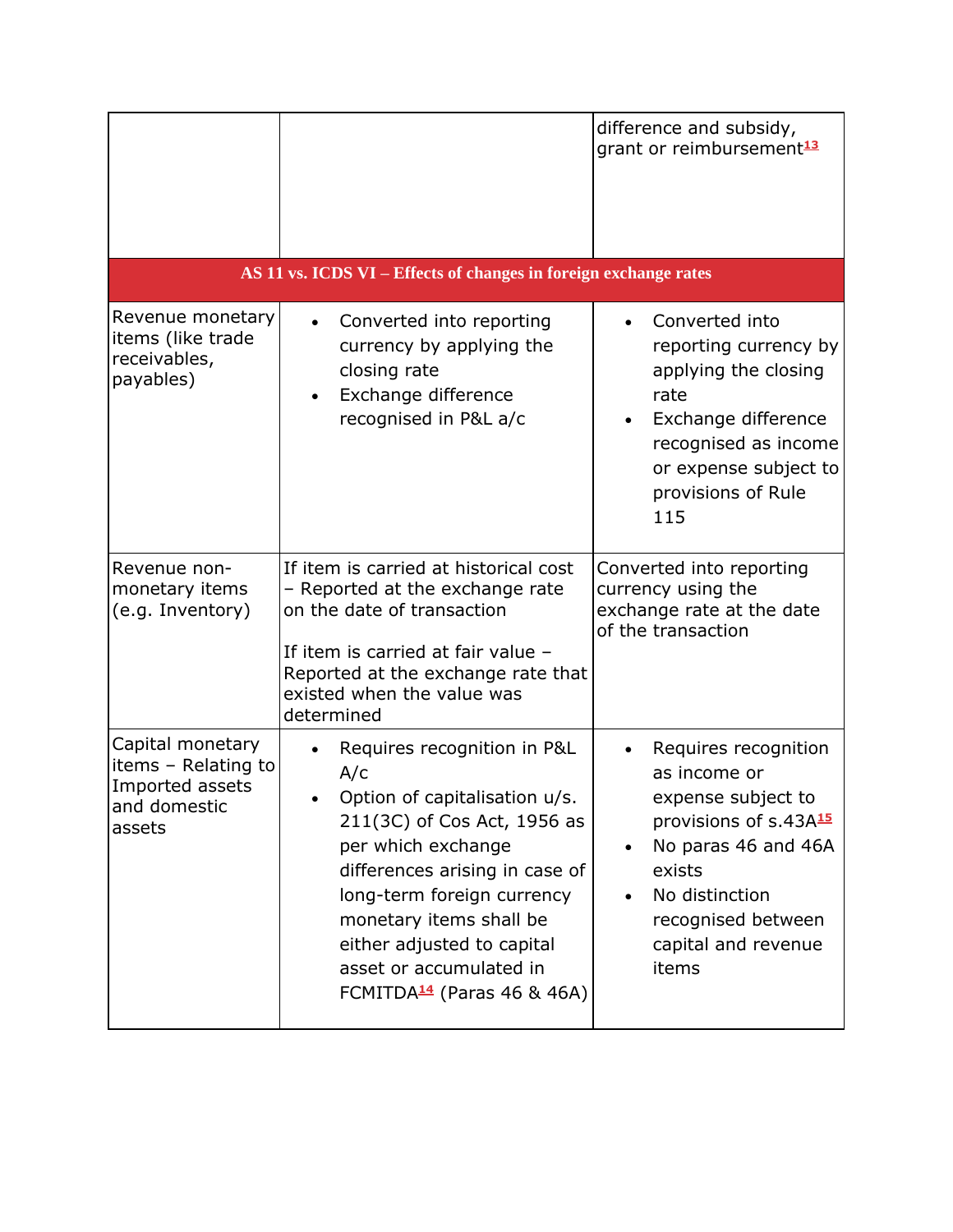| Foreign operations                                                          | Foreign operation is a subsidiary,<br>associate, joint venture or branch<br>of the reporting enterprise, the<br>activities of which are based or<br>conducted in a country other than<br>the country of the reporting<br>enterprise               | Foreign operations of a<br>person is a branch, by<br>whatever name called, of<br>that person, the activities of<br>which are based or<br>conducted in a country<br>other than India                                                                                           |
|-----------------------------------------------------------------------------|---------------------------------------------------------------------------------------------------------------------------------------------------------------------------------------------------------------------------------------------------|-------------------------------------------------------------------------------------------------------------------------------------------------------------------------------------------------------------------------------------------------------------------------------|
| Integral foreign<br>operation                                               | Same principles as for own<br>assets and liabilities<br>Exchange differences are<br>recognized in P&L A/c                                                                                                                                         | Subject to S. 43A<br>and Rule 115, similar<br>to AS 11<br>No distinction<br>recognised between<br>capital and revenue<br>items                                                                                                                                                |
| Non-integral<br>foreign operations                                          | All assets & liabilities and<br>income & expense items are<br>translated at closing rates<br>Exchange differences are<br>accumulated in FCTR <sup>16</sup> A/c<br>and to be taken to P&L a/c<br>on disposal of non-integral<br>foreign operations | Similar to ICAI AS-11<br>except that, (subject<br>to S.43A & Rule 115)<br>resulting exchange<br>differences are to be<br>recognized as income<br>or expense instead of<br>accumulation in FCTR<br>A/c<br>No distinction<br>recognised between<br>capital and revenue<br>items |
| Forex derivatives<br>for hedging<br>purpose (Capital<br>and revenue $a/c$ ) | Premium/discount is<br>amortized over life of<br>contract<br>Restated on MTM basis at<br>year end and difference is<br>recognized in P&L<br>Profit/loss on cancellation or<br>$\bullet$<br>renewal is also recognized in<br>P&L                   | Same as AS without<br>distinguishing<br>between contracts on<br>capital account and<br>revenue account<br>(subject to s.43A)<br>applicable to<br>imported assets)                                                                                                             |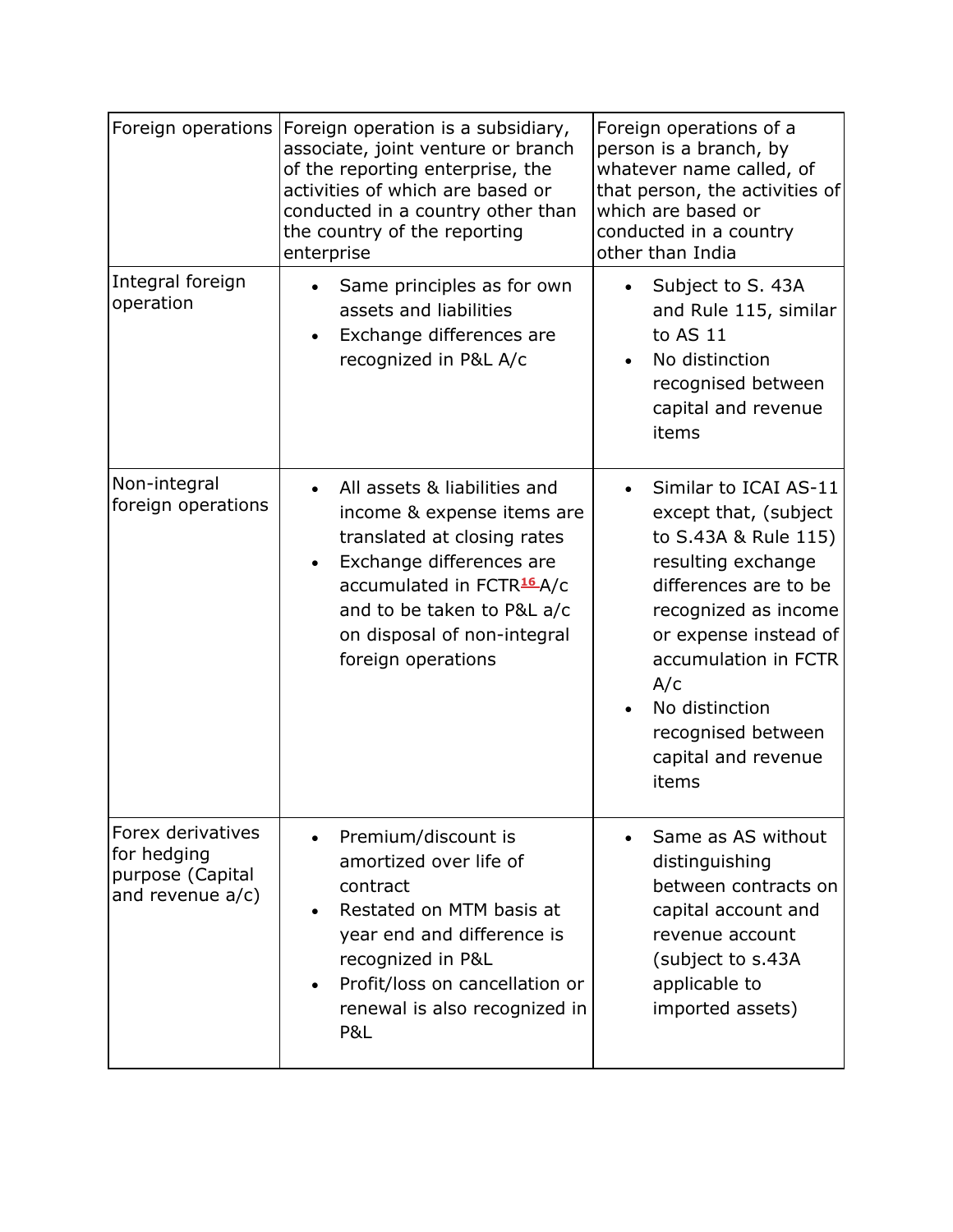| Forex derivative<br>for trading /<br>speculation<br>purposes / firm<br>commitments<br>/highly probable<br>forecast<br>transactions | Forward contract is restated<br>at year end on mark to<br>market basis and difference<br>is recognized in P&L<br>No amortization of<br>$\bullet$<br>premium/discount                                                                                          | Premium, discount or<br>$\bullet$<br>exchange difference<br>shall be recognised<br>at the time of<br>settlement<br>No distinction<br>recognised between<br>contracts on capital<br>account and revenue<br>account               |
|------------------------------------------------------------------------------------------------------------------------------------|---------------------------------------------------------------------------------------------------------------------------------------------------------------------------------------------------------------------------------------------------------------|---------------------------------------------------------------------------------------------------------------------------------------------------------------------------------------------------------------------------------|
| Forex derivatives<br>not covered by<br>ICDS VI (futures,<br>interest rate<br>swaps, etc)                                           | Not covered by AS 11 being<br>a derivative contract<br>covered by AS 30, 31 & 32<br>which are yet to be notified<br>under Companies Act 2013<br><b>Currently ICAI Guidance</b><br>Note requires recognition of<br>loss on MTM basis but gain<br>to be ignored | Forex derivatives not<br>covered by ICDS VI.<br>ICDS I on accounting<br>policies provides that<br>MTM loss or an<br>expected loss shall<br>not be recognized<br>unless permitted<br>under other ICDS.                           |
|                                                                                                                                    | AS 12 v. ICDS VII - Government grants                                                                                                                                                                                                                         |                                                                                                                                                                                                                                 |
| Recognition of<br>grant                                                                                                            | On reasonable assurance of<br>$\bullet$<br>compliance of attached<br>conditions and reasonable<br>certainty of ultimate<br>collection<br>Mere receipt of grant is not<br>sufficient                                                                           | On reasonable<br>$\bullet$<br>assurance of<br>compliance of<br>attached conditions<br>and reasonable<br>certainty of ultimate<br>collection<br>Recognition cannot<br>$\bullet$<br>be postponed beyond<br>date of actual receipt |
| Grant in the<br>nature of<br>promoters<br>contribution                                                                             | To be credited to capital reserve<br>and to be treated as shareholders'<br>funds                                                                                                                                                                              | ICDS silent on this<br>category <sup>17</sup><br>Refer discussion at<br>para $II(a)$                                                                                                                                            |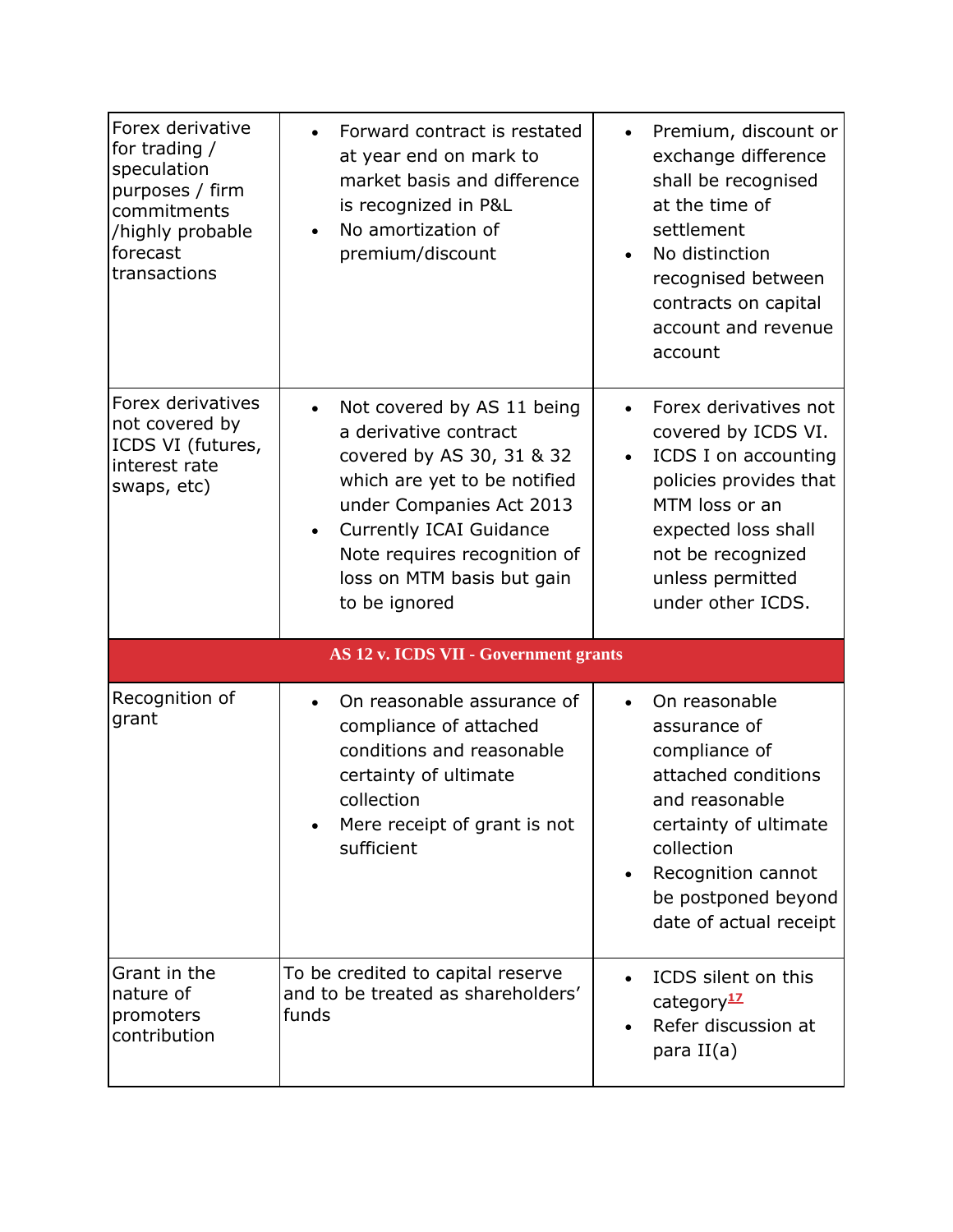| Grants relatable to<br>depreciable fixed<br>assets                                              | To be reduced from cost or<br>recognised as deferred revenue by<br>systematic credit to P&L A/c                                                                                                                 | To be reduced from cost of<br>fixed asset [in line with<br>Explanation 10 to S. $43(1)$ ]                                                                                                                                                            |
|-------------------------------------------------------------------------------------------------|-----------------------------------------------------------------------------------------------------------------------------------------------------------------------------------------------------------------|------------------------------------------------------------------------------------------------------------------------------------------------------------------------------------------------------------------------------------------------------|
| Relatable to non-<br>depreciable fixed<br>assets                                                | To be credited as capital<br>reserve, if no conditions<br>attached to the grant<br>To be credited to P&L A/c<br>over period of incurring cost<br>of meeting conditions of<br>grant                              | To be considered as<br>income on an upfront<br>basis, if there are no<br>conditions attached<br>to grant [Refer<br>discussion at para<br>II(a)]<br>To be treated as<br>income over period<br>over which cost of<br>meeting conditions is<br>incurred |
| Grants other than<br>those covered<br>above                                                     | Revenue grant to be credited as<br>income or reduced from related<br>expense                                                                                                                                    | Grant <sup>18</sup> to be treated as<br>income over period over<br>which cost of meeting<br>conditions is incurred.<br>[Refer discussion at para<br>II(a)]                                                                                           |
| Compensation for<br>expenses / loss<br>incurred or for<br>giving immediate<br>financial support | To be recognised as income in the<br>year in which it is receivable                                                                                                                                             | To be recognised as income<br>in the year in which it is<br>receivable                                                                                                                                                                               |
| <b>Disclosure</b><br>requirement                                                                | Accounting policy adopted for<br>grants including the method of<br>presentation, extent of recognition<br>in the financial statements,<br>accounting of non-monetary assets<br>given at concession/free of cost | Requires disclosure of<br>nature and extent of<br>recognised as well as<br>unrecognized grants. It also<br>requires disclosure of<br>reasons for non-<br>recognition.                                                                                |
| <b>AS 13 vs. ICDS VIII – Securities</b>                                                         |                                                                                                                                                                                                                 |                                                                                                                                                                                                                                                      |
| Applicability                                                                                   | AS applicable to accounting<br>for investments<br>AS clarifies that principles<br>applicable to 'current<br>investments' can apply to<br>securities held as stock-in-                                           | ICDS applicable to<br>securities held as<br>stock-in-trade <sup>19</sup><br>'Securities' defined to<br>have meaning<br>assigned in S.2(h) of                                                                                                         |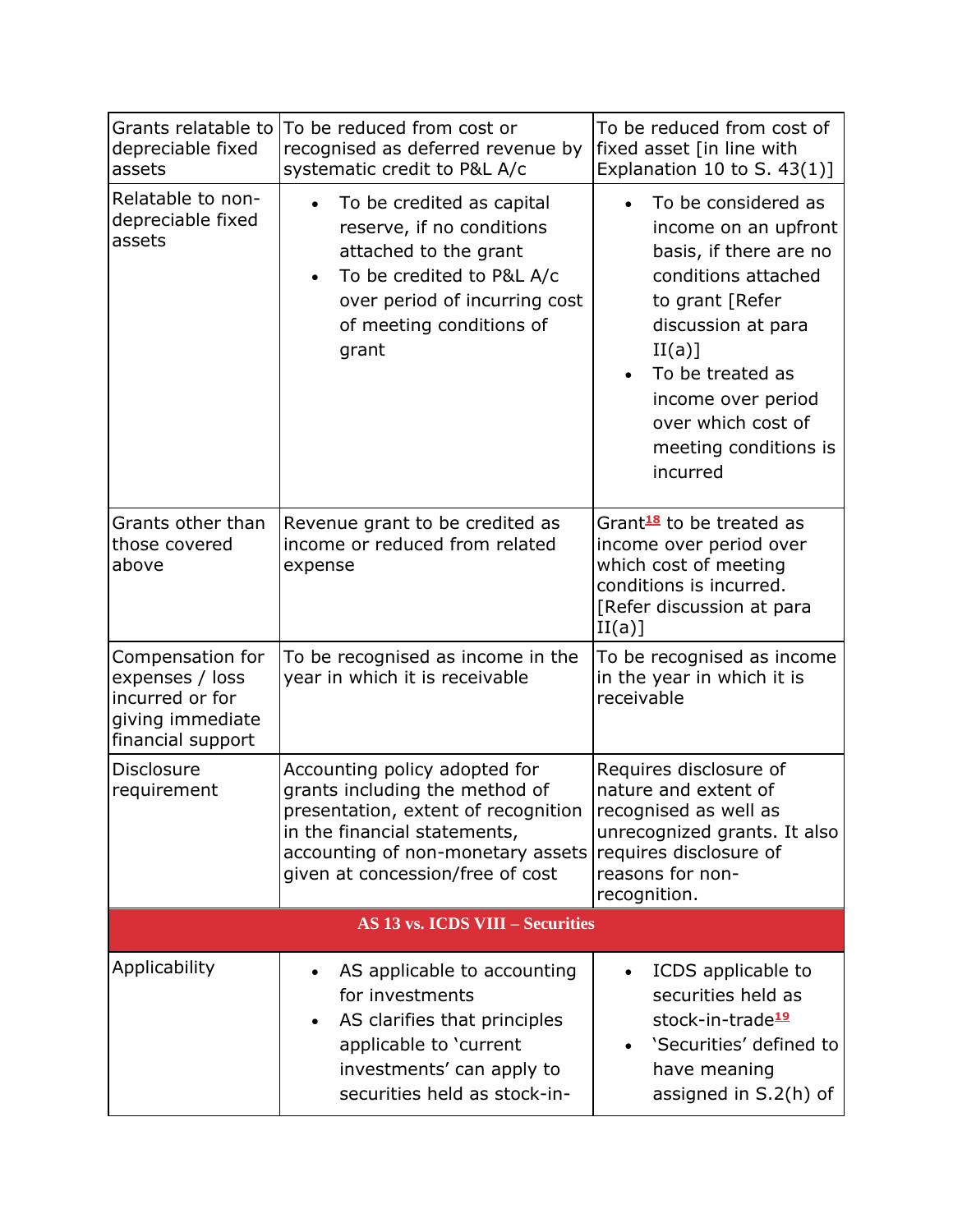|                                                                | trade                                                                                                                                                                                                                                                                                                            | SCRA <sup>20</sup> except<br>derivatives referred<br>in $s.2(h)(1a)$ of SCRA                                                                                                                                                                                                         |
|----------------------------------------------------------------|------------------------------------------------------------------------------------------------------------------------------------------------------------------------------------------------------------------------------------------------------------------------------------------------------------------|--------------------------------------------------------------------------------------------------------------------------------------------------------------------------------------------------------------------------------------------------------------------------------------|
| Security acquired<br>against non-<br>monetary<br>consideration | In case of acquisition of securities<br>in exchange for shares or other<br>securities issued or another asset,<br>cost of security acquired should be<br>recorded either at (a) fair market<br>value of securities issued or (b)<br>fair market value of asset given<br>up, whichever is more clearly<br>evident | In case of acquisition of<br>securities in exchange for<br>other securities issued or<br>another asset, actual cost<br>of security acquired shall be<br>recorded at fair value of<br>security acquired                                                                               |
| of securities                                                  | Year-end valuation Current investments to be valued<br>at lower of cost or fair value either<br>on individual investment basis or<br>by category of investment but not<br>on global basis.                                                                                                                       | Securities should be<br>valued at lower of<br>cost or NRV.<br>Comparison of cost<br>and NRV shall be<br>done category-wise.<br>Securities are<br>classified under<br>following categories<br>$(a)$ shares; $(b)$ debt;<br>(c) convertible<br>securities; and (d)<br>other securities |
| Opening value of<br>securities                                 | No specific provision                                                                                                                                                                                                                                                                                            | Value of opening<br>inventory of<br>securities shall be<br>the same as the<br>value of securities at<br>the end of the<br>immediately<br>preceding financial<br>year<br>In case of<br>commencement of                                                                                |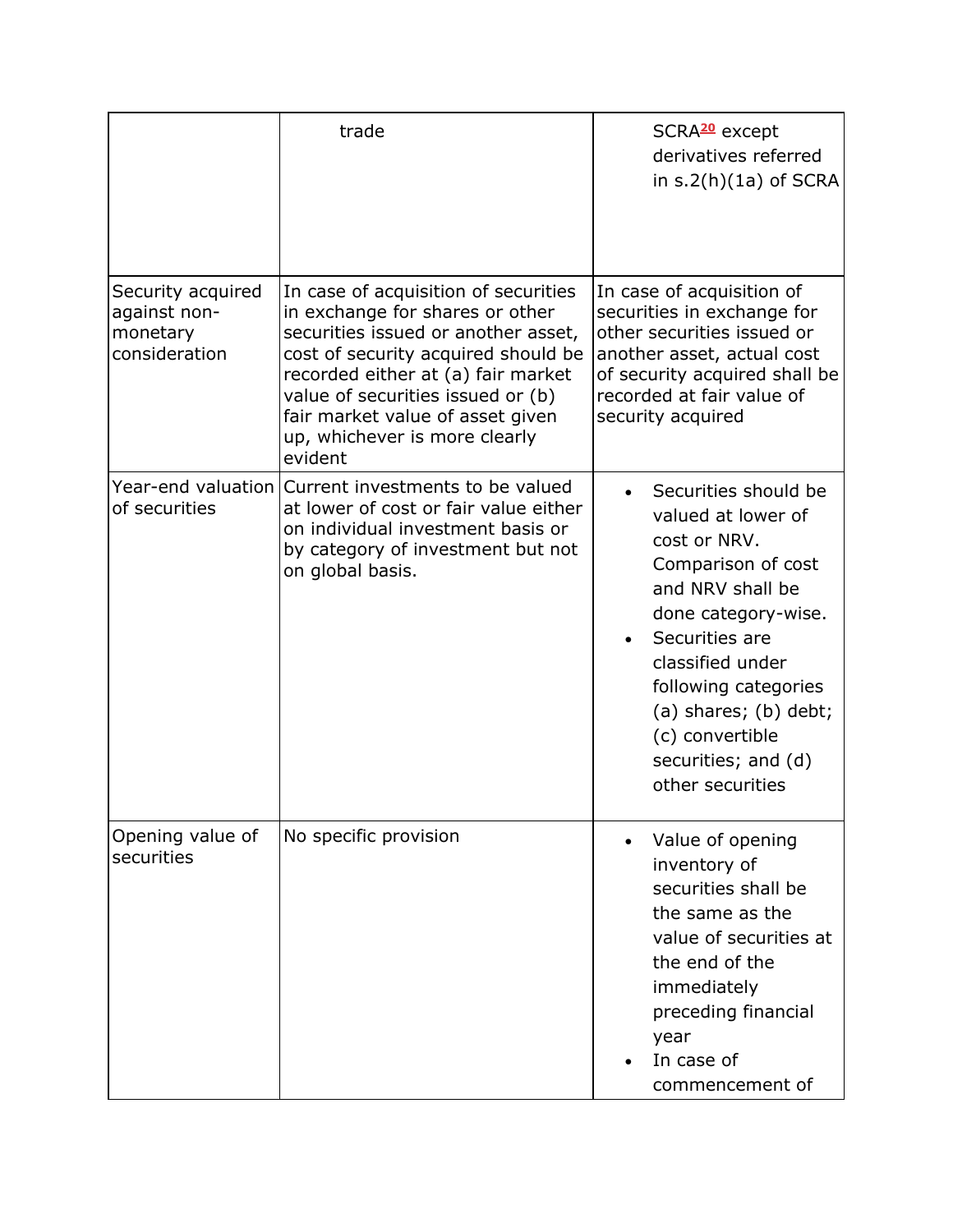|                                                         |                                                                                                                                                                | business, Cost of<br>security on the day<br>of commencement of<br>business will be<br>opening value                                                                                                                                                                           |
|---------------------------------------------------------|----------------------------------------------------------------------------------------------------------------------------------------------------------------|-------------------------------------------------------------------------------------------------------------------------------------------------------------------------------------------------------------------------------------------------------------------------------|
| Valuation of<br>unlisted or thinly<br>traded securities | No specific provision                                                                                                                                          | Valuation of unlisted or<br>thinly traded securities shall<br>be valued at actual cost<br>initially recognised                                                                                                                                                                |
| Ascertainment of<br>cost                                | Cost formulae are the same as<br>those specified in AS 2 (e.g. FIFO;<br>average cost, etc.)                                                                    | Cost which cannot be<br>ascertained by specific<br>identification shall be<br>determined on the basis of<br>FIFO method.                                                                                                                                                      |
|                                                         | AS 16 vs. ICDS IX - Borrowing costs                                                                                                                            |                                                                                                                                                                                                                                                                               |
| Borrowing cost                                          | Borrowing cost includes exchange<br>difference to the extent that they<br>are regarded as an adjustment to<br>interest costs                                   | Borrowing cost does not<br>include exchange<br>differences arising from<br>foreign currency borrowings                                                                                                                                                                        |
| Qualifying assets                                       | Qualifying asset defined to be an<br>asset which necessarily takes a<br>substantial, <sup>21</sup> period of time to get<br>ready for its intended use or sale | Qualifying assets means <sup>22</sup><br>Inventory that<br>require a period of<br>12 months or more<br>to bring them to a<br>saleable condition<br>Specified tangible<br>and intangible assets<br>are qualifying assets<br>(regardless of<br>substantial period<br>condition) |
|                                                         |                                                                                                                                                                |                                                                                                                                                                                                                                                                               |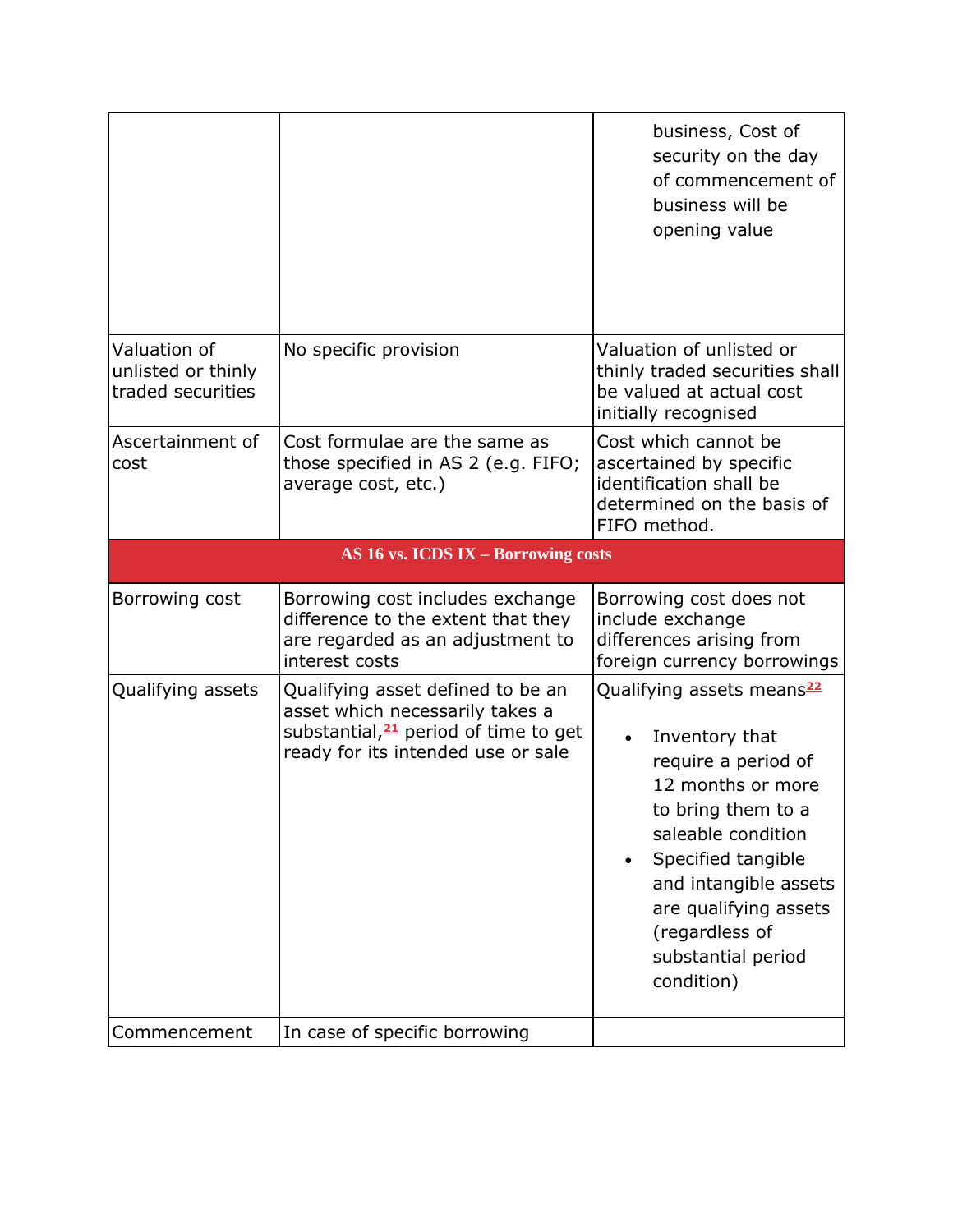| and cessation of<br>capitalisation                                         | Capitalisation will commence when<br>all the three conditions are<br>satisfied (a) incurrence of capital<br>expenditure (b) incurrence of<br>borrowing cost (c) construction<br>activity is in progress and<br>cessation from the date when<br>asset is ready to use | Capitalisation will<br>commence from date of<br>borrowing of funds and<br>cessation from the date<br>when asset is put to use 23              |  |  |
|----------------------------------------------------------------------------|----------------------------------------------------------------------------------------------------------------------------------------------------------------------------------------------------------------------------------------------------------------------|-----------------------------------------------------------------------------------------------------------------------------------------------|--|--|
|                                                                            | In case of general borrowing                                                                                                                                                                                                                                         |                                                                                                                                               |  |  |
|                                                                            | Same as in the case of specific<br>borrowing                                                                                                                                                                                                                         | Capitalisation will<br>commence from date of<br>utilisation of funds and<br>cessation from the date<br>when asset is put to use <sup>23</sup> |  |  |
| Methodology of<br>capitalisation                                           | In case of specific borrowing                                                                                                                                                                                                                                        |                                                                                                                                               |  |  |
|                                                                            | Directly attributable to borrowing<br>cost                                                                                                                                                                                                                           | Directly attributable to<br>borrowing cost                                                                                                    |  |  |
|                                                                            | In case of general borrowing                                                                                                                                                                                                                                         |                                                                                                                                               |  |  |
|                                                                            | Weighted average cost of<br>borrowing applied to capital<br>expenditure                                                                                                                                                                                              | Prorate borrowing cost<br>allocation as per normative<br>formulae (Refer note 2)                                                              |  |  |
| Income from<br>temporary<br>deployment of<br>funds                         | Income from temporary<br>deployment of unutilised funds<br>from specific loans to be reduced<br>from borrowing cost                                                                                                                                                  | No similar provision in ICDS                                                                                                                  |  |  |
| Suspension of<br>capitalization                                            | Capitalisation of borrowing costs<br>should be suspended during<br>extended periods in which active<br>development is interrupted                                                                                                                                    | No similar provision in ICDS                                                                                                                  |  |  |
| AS 29 v. ICDS X - Provisions, contingent liabilities and contingent assets |                                                                                                                                                                                                                                                                      |                                                                                                                                               |  |  |
| Onerous executory<br>contracts                                             | Includes onerous executory<br>contracts within its scope<br>Upfront recognition of<br>liabilities required under<br>onerous contracts                                                                                                                                | Onerous executory<br>contracts excluded from the<br>scope of ICDS                                                                             |  |  |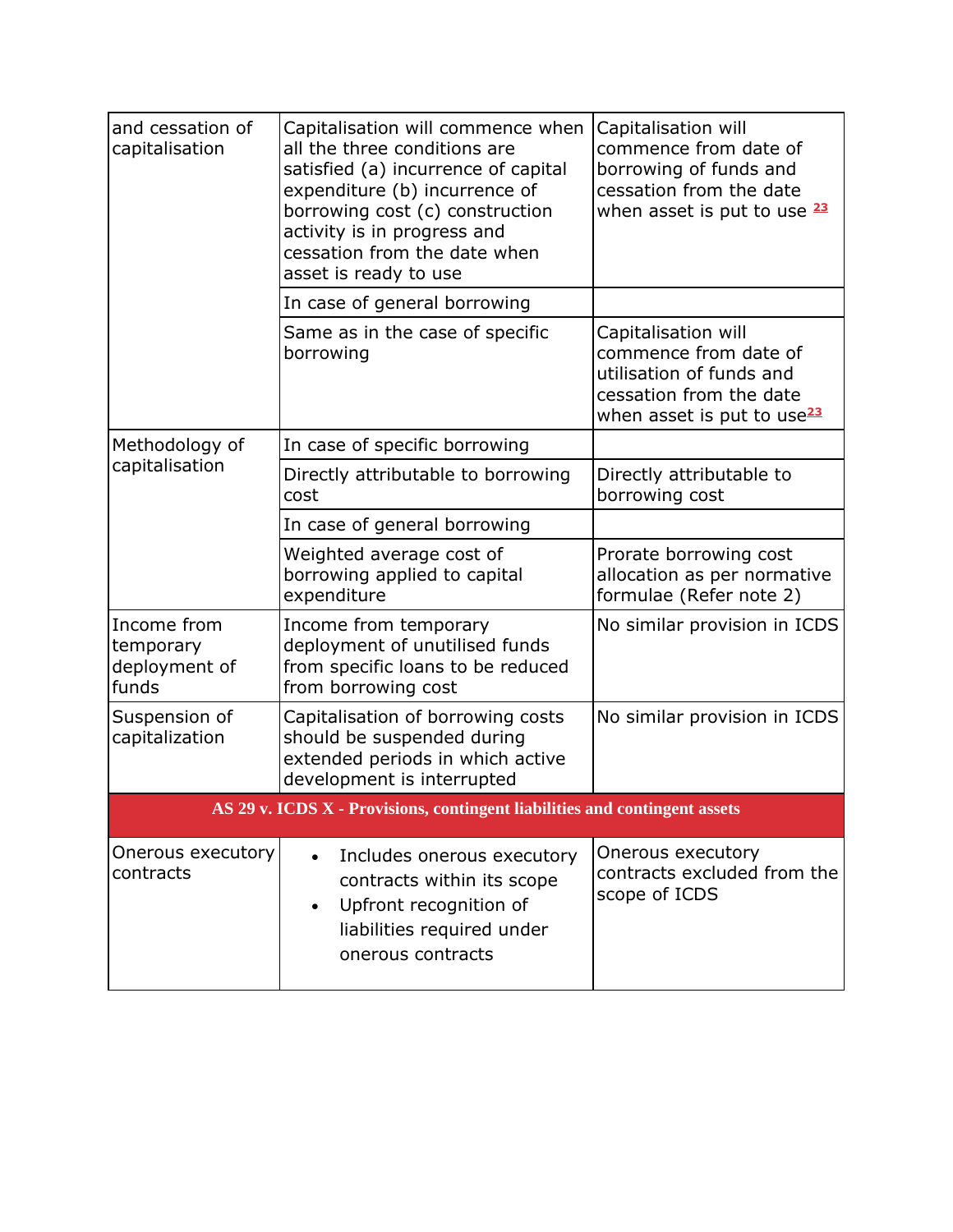| Recognition of<br>provision                                          | Provision shall be recognized<br>when it is "probable" that an<br>outflow of economic<br>resources will be required to<br>settle an obligation<br>Provision is not discounted<br>to NPV                       | Provision shall be<br>recognised when it is<br>"reasonably certain"<br>that an outflow of<br>economic resources<br>will be required to<br>settle an obligation<br>Provision is not<br>discounted to NPV |
|----------------------------------------------------------------------|---------------------------------------------------------------------------------------------------------------------------------------------------------------------------------------------------------------|---------------------------------------------------------------------------------------------------------------------------------------------------------------------------------------------------------|
| Recognition of<br>contingent asset<br>and<br>reimbursement<br>claims | Contingent asset / reimbursement<br>claims are recognised when the<br>realization of related income is<br>"virtually certain"                                                                                 | Contingent<br>asset/reimbursement<br>claims are recognised when<br>the realisation of related<br>income is "reasonably<br>certain"                                                                      |
| Meaning of<br>obligation                                             | Clarifies that obligations may be<br>legally enforceable and may also<br>arise from normal business<br>practice, custom and a desire to<br>maintain good business relations<br>or act in an equitable manner. | No specific guidance on<br>meaning of 'obligation                                                                                                                                                       |

Note 1 : Reference in this regards can be placed on following extracts from Commentary of learned authors of Kanga & Palkhivala on s.145 (Tenth Edition – Vol II - Page 2139)

"Under this section the assessee's regular method of accounting determines the mode of computing the taxable income but it does not determine or even affect the range of taxable income or the ambit of taxation. Preparation of the statement of accounts in compliance with applicable statutory provisions does not disentitle an assessee to submit the income-tax return on the real taxable income in accordance with the method of accounting adopted consistently and regularly. The provision for computation of income contained in this section cannot derogate from the provisions of the charging section. In other words, the charge on income accruing or received in India, imposed by S. 5, cannot be avoided by any method of accounting."

Note 2 : Formulae for capitalising general borrowing cost is as under

Interest to be capitalised as per

ICDSA X B = C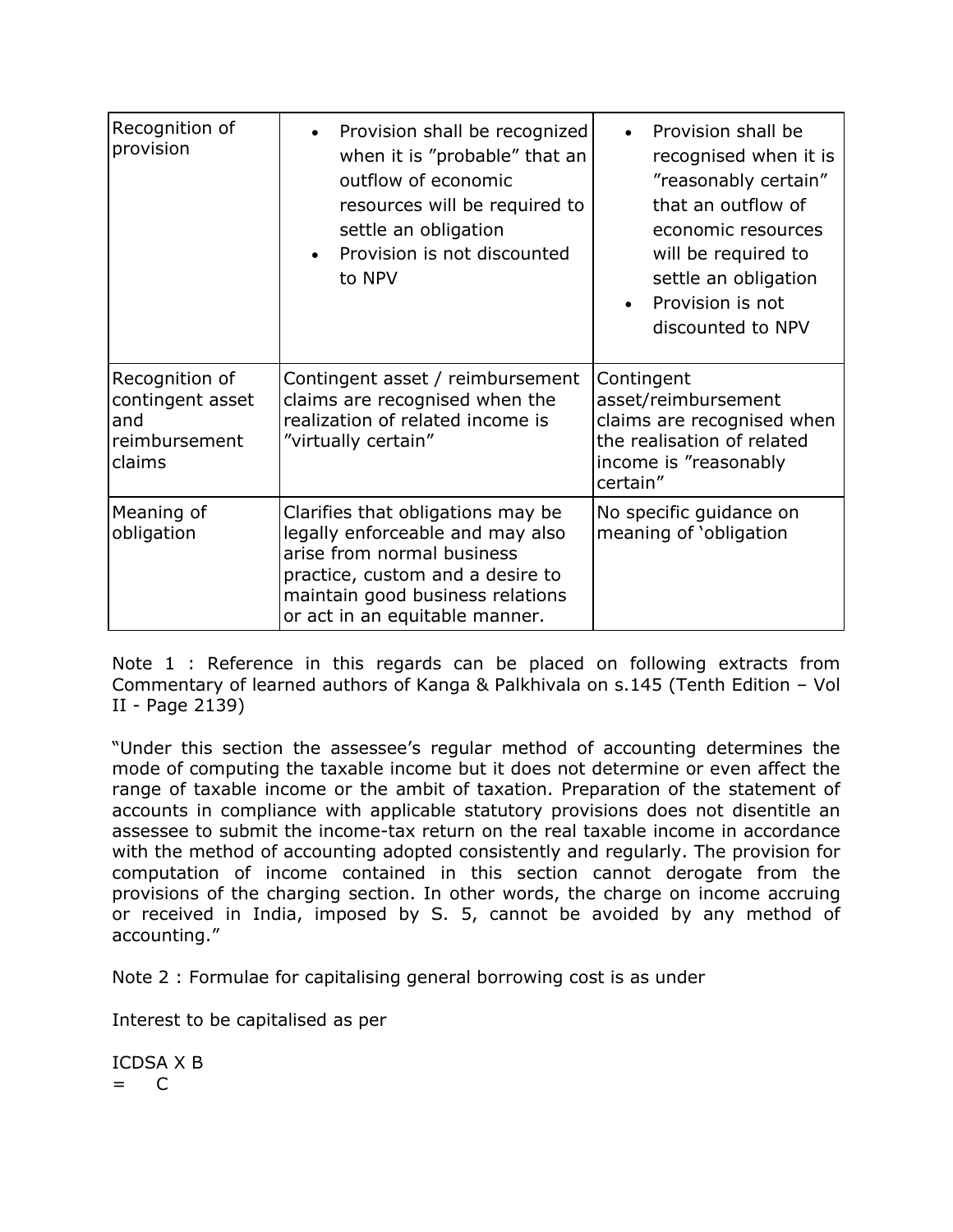B Average cost of various qualifying assets<sup>24</sup>

 $C$  Average amount of total assets as appearing in the balance sheet

- 1. The article is considering the law as on 2nd May, 2015. The article also covers amendments during enactment stage to Finance Act, 2015 as passed by Lok Sabha on 30th April, 2015.
- 2. Notification No. 33/2015 [F. No. 134/48/2010-TPL]
- 3. The above two standards were largely comparable to the corresponding ICAI AS (AS-1 and AS-5)
- 4. S. 144 of the ITA
- 5. The amendments were passed in Lok Sabha on 30th April, 2015 and as a process, the amended Act will be transmitted to Rajya Sabha for their suggestions and then to the President of India for his assent, before it is enacted as law.
- 6. Various courts, considering the purpose and object of subsidy, had treated the subsidy to be a non-taxable capital receipt.
- 7. Inventory that require a period of 12 months or more to bring them to a saleable condition
- 8. Cost of services shall consist of labour and other costs of personnel directly engaged in providing the service including supervisory personnel and attributable overheads.
- 9. Association of person or Body of individuals
- 10.Percentage of Completion Method
- 11.There were judicial precedents pre-ICDS which supports deferral of recognition of retention money for tax purpose till there is no enforceable debt. Readers are required to evaluate the impact of judicial precedents rendered pre-ICDS in light of provisions contained in ICDS.
- 12.AS also permits recognition at net book value of asset given up under certain circumstances like exchange of similar assets.
- 13.Disclosure requirement under ICDS is in line with reporting requirement in tax audit report (Clause 18 of Form 3CD)
- 14.Foreign Currency Monetary Item Translation Difference Account
- 15.S.43A applies only to imported assets
- 16.Foreign Currency Translation Reserve A/c
- 17.By implication, ICDS will require recognition as income under residuary clause
- 18.AS covers only revenue grant within its ambit